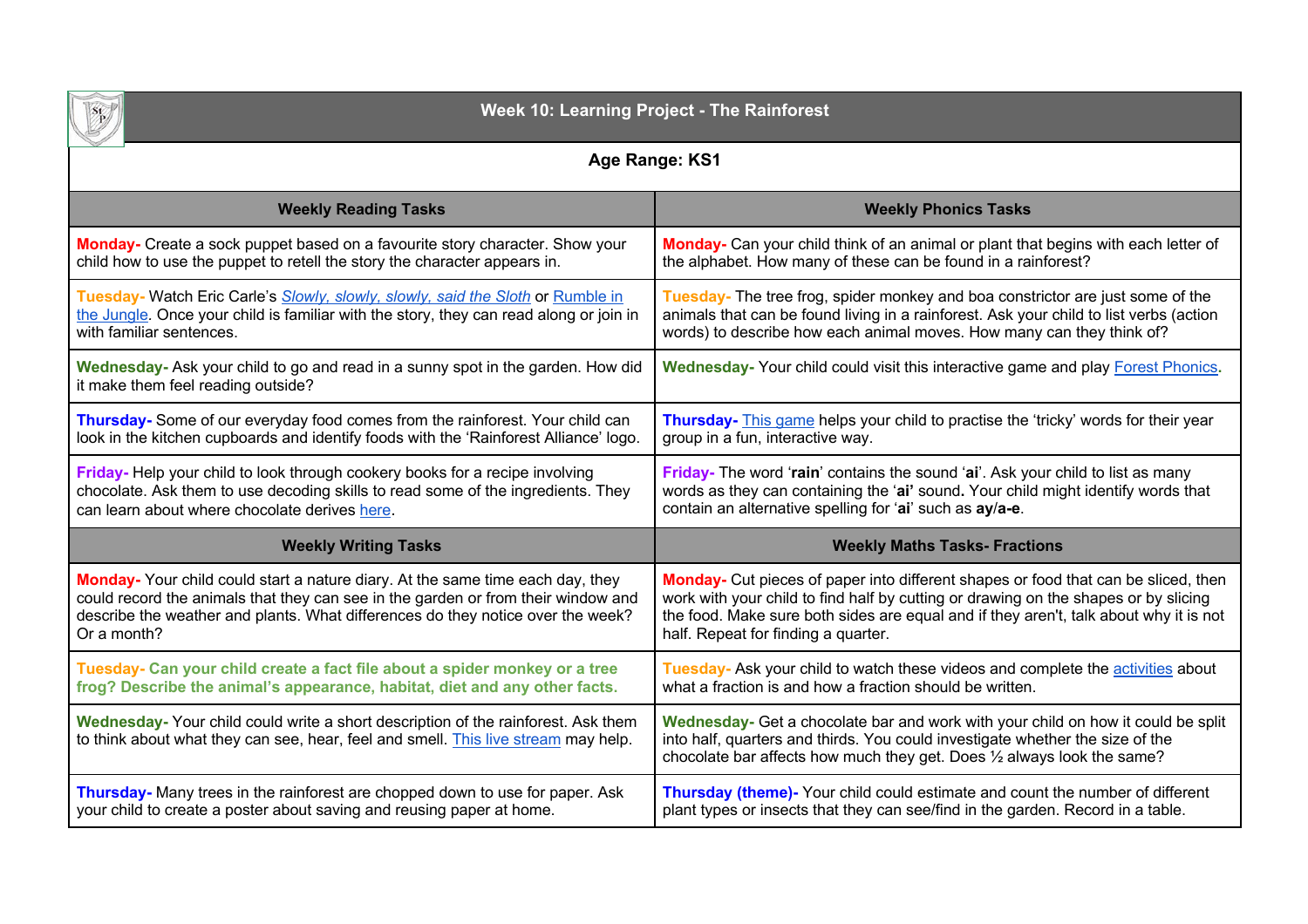| <b>Friday-</b> Visit the Literacy Shed for this wonderful resource on Caterpillar Shoes. | <b>Friday-</b> Select an even number of some of your children's toys (e.g. toy cars, |
|------------------------------------------------------------------------------------------|--------------------------------------------------------------------------------------|
| 'Or, write an acrostic poem about a rainforest creature.                                 | marbles). Work with your child on splitting the total amount in half by sharing out  |
|                                                                                          | I into 2 piles. Repeat this to find a quarter but share the amount into four piles.  |

## **Learning Project - to be done throughout the week**

**The project this week aims to provide opportunities for your child to learn more about the world's rainforests. Learning may focus on the plants, animals and insects that inhabit the rainforest, food that originates there and weather patterns. It could look at plants and animals that can be found in the garden too.**

- **Fascinating Forest Floor-** Can your child create their own replica forest floor? Task them with collecting materials from the garden or during your daily exercise.
- **The Sounds of the Rainforests-** There are many wonderful and intriguing sounds that can be heard in the rainforest. You can listen and watch real footage from a rainforest here or watch this BBC Our Planet clip. Which animal makes the most noise in the rainforest?. Ask your child to record what sounds they can hear and to predict what animals the sounds have come from. Can your child replicate these sounds using objects from around the home?
- **Where in the World are the Rainforests?- Using an atlas or online map, can your child locate the continents (Africa, Asia, Australia, Central America and South America) where rainforests can be found? If this is too challenging, can your child locate one country with a rainforest, and then locate the UK. Ask them to describe the similarities and differences between the UK and the country they have located.**
- The Big Garden Tidy Up- Why not work together as a family and have a Big Garden Tidy Up? Task your child with pulling out weeds, raking up the leaves or just having a general tidy. Take before and after photographs.
- **Sketch a Spider Monkey or a Tree Frog-** Can your child create a detailed sketch of an animal that inhabits the rainforest? Using pencils, crayons or whatever else you have, ask your child to copy an image of a rainforest animal, thinking carefully about the patterns and tones.

## **STEM Learning Opportunities #sciencefromhome**

### **Rainforest Insects**

- Watch this video.
- There are lots of insects/mini-beasts in the rain forest. You can see some pictures of them here.
- Look for mini-beasts living in the garden or on a walk. What are these mini beasts called? Which one do you like the best and why?
- Try drawing pictures of the mini-beasts you find.

## **Additional learning resources parents may wish to engage with**

- The Rainforest Alliance website is packed full of information, resources and games which may support some of the above activities.
- White Rose Maths online maths lessons. Watch a lesson video and complete the worksheet (can be downloaded and completed digitally).
- IXL- Click here for **Year 1** or here for **Year 2** . There are interactive games to play and guides for parents.